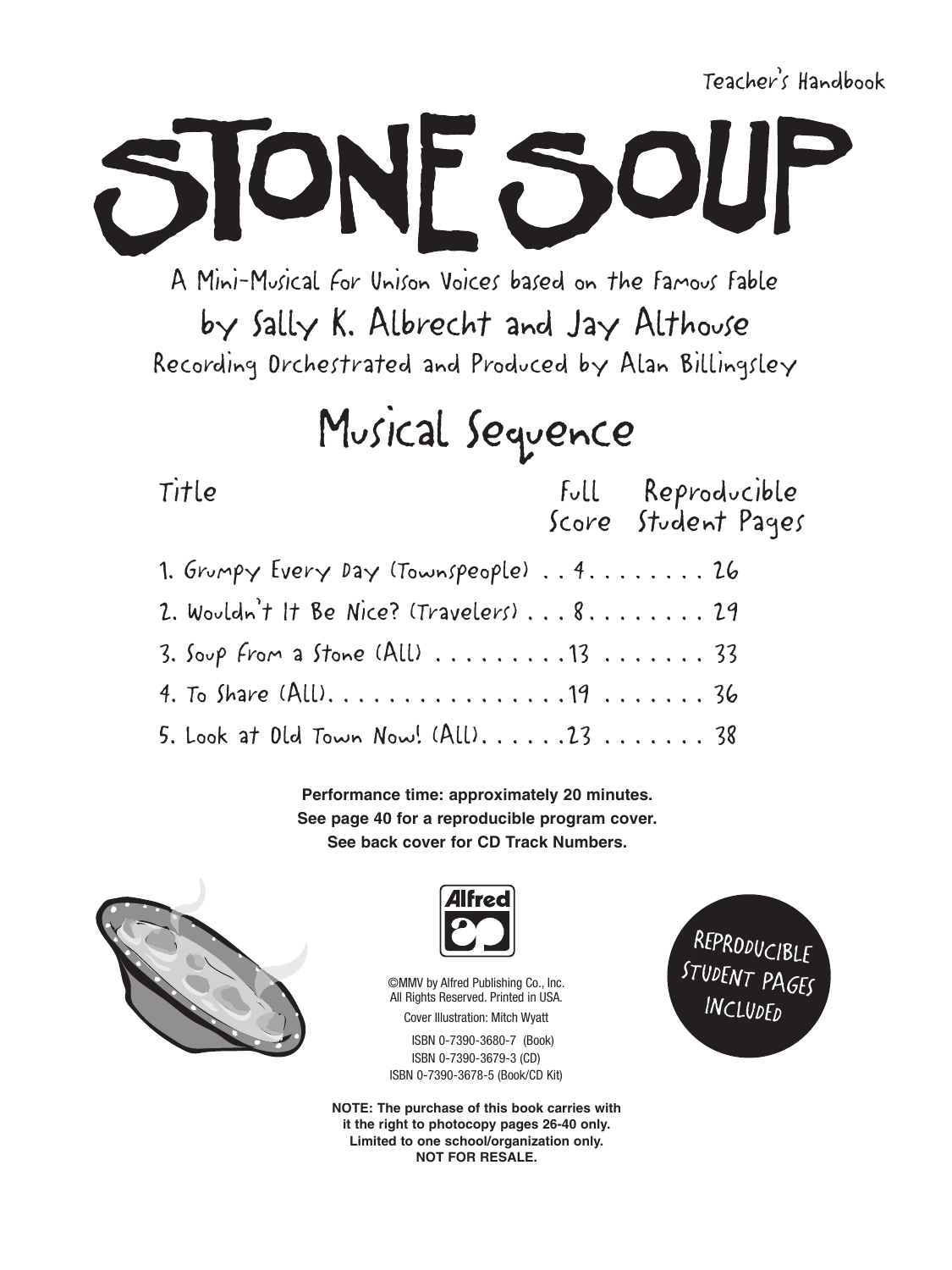## **STONE SOUP**

*(During introduction and song #1, Townspeople may enter through the audience, wander onto stage area, come in and out of houses, work in their yards. They avoid eye contact with others.)*

- NARRATOR 1: *(over introduction\*)* Once, not so long ago, there was a sad little town called Old Town.
- NARRATOR 2: Old Town, like many towns, had fallen on hard times.
- NARRATOR 1: Food was scarce, and money was low.
- NARRATOR 2: The townspeople mostly kept to themselves, unable and unwilling to share during their own hard times.

## **1. GRUMPY EVERY DAY**

*(Townspeople)*



\*NOTE: SoundTrax recording plays the introduction four times.